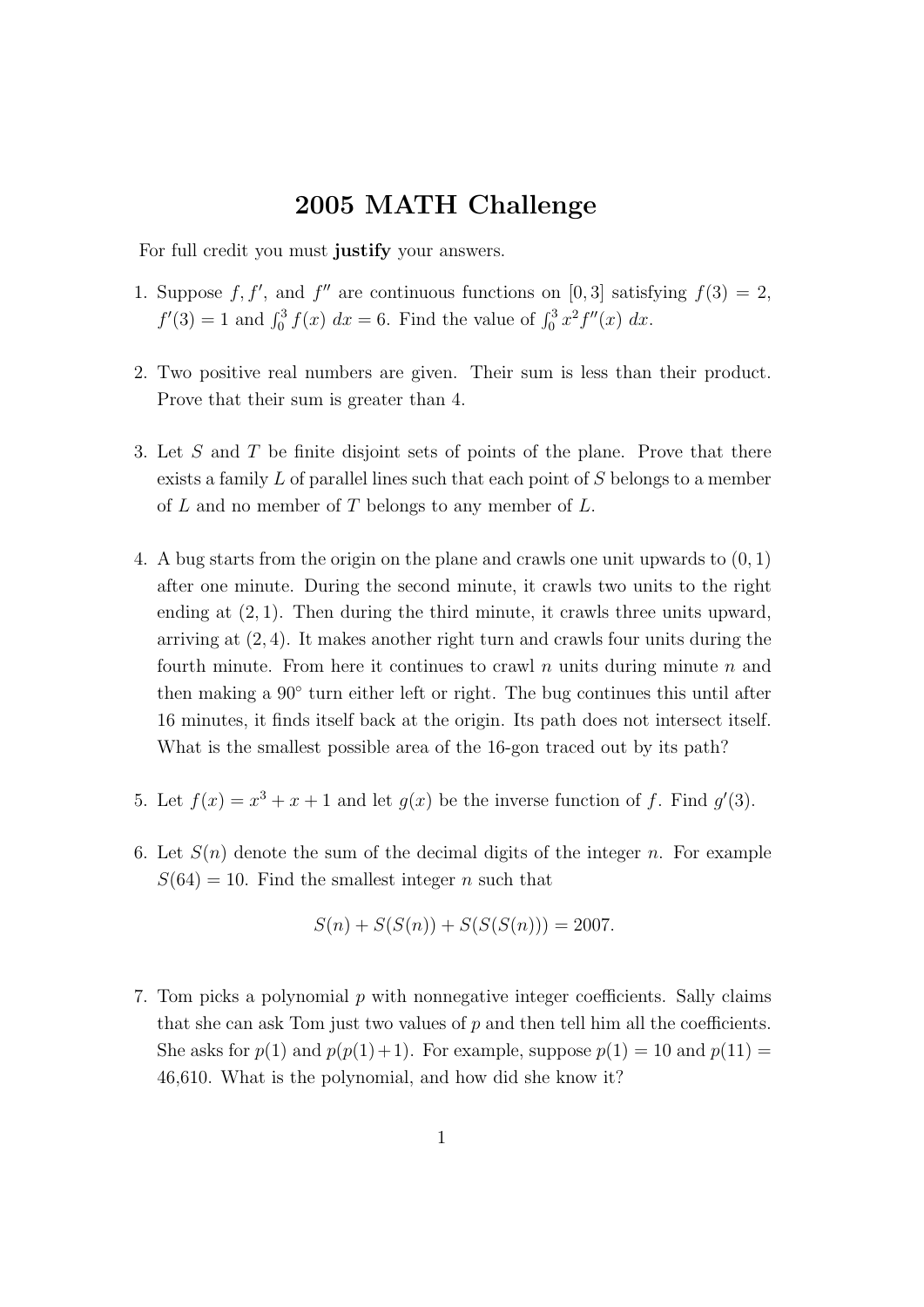8. Two integers are called approximately equal if their difference is at most 1. How many different ways are there to write 2005 as a sum of one or more positive integers which are all approximately equal to each other? The order of terms does not matter: two ways which only differ in the order of terms are not considered different.

9. An Elongated Pentagonal Orthocupolarotunda is a polyhedron with exactly 37 faces, 15 of which are squares, 7 of which are regular pentagons, and 15 of which are triangles. How many vertices does it have?